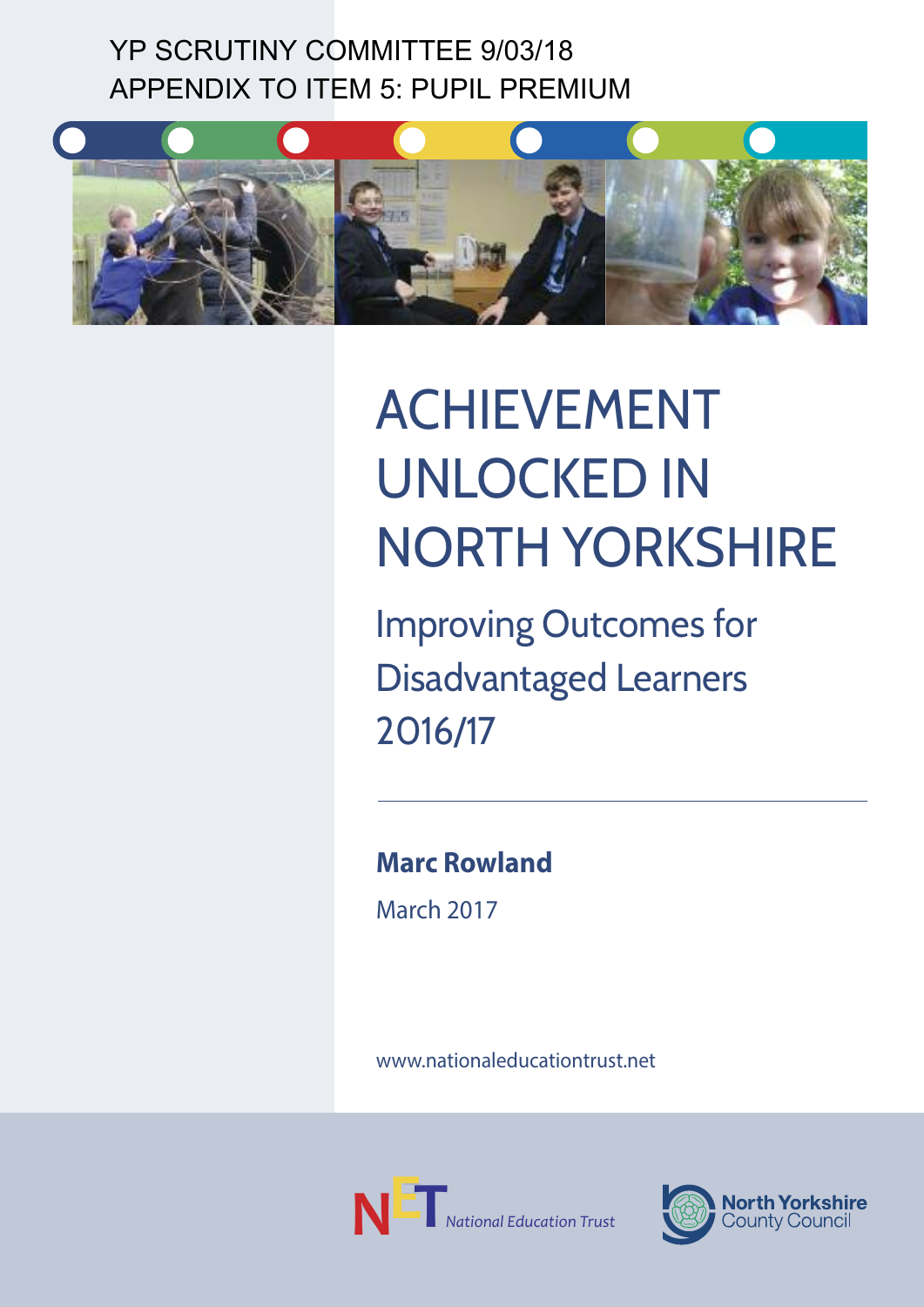## **CONTENTS**

| $\begin{minipage}{0.9\linewidth} \begin{minipage}{0.9\linewidth} \begin{minipage}{0.9\linewidth} \begin{minipage}{0.9\linewidth} \begin{minipage}{0.9\linewidth} \end{minipage} \end{minipage} \begin{minipage}{0.9\linewidth} \begin{minipage}{0.9\linewidth} \begin{minipage}{0.9\linewidth} \end{minipage} \end{minipage} \begin{minipage}{0.9\linewidth} \begin{minipage}{0.9\linewidth} \begin{minipage}{0.9\linewidth} \end{minipage} \end{minipage} \end{minipage} \begin{minipage}{0.9\linewidth} \begin{minipage}{0.9\linewidth} \begin$ |  |
|---------------------------------------------------------------------------------------------------------------------------------------------------------------------------------------------------------------------------------------------------------------------------------------------------------------------------------------------------------------------------------------------------------------------------------------------------------------------------------------------------------------------------------------------------|--|
|                                                                                                                                                                                                                                                                                                                                                                                                                                                                                                                                                   |  |
|                                                                                                                                                                                                                                                                                                                                                                                                                                                                                                                                                   |  |
|                                                                                                                                                                                                                                                                                                                                                                                                                                                                                                                                                   |  |
|                                                                                                                                                                                                                                                                                                                                                                                                                                                                                                                                                   |  |
|                                                                                                                                                                                                                                                                                                                                                                                                                                                                                                                                                   |  |
|                                                                                                                                                                                                                                                                                                                                                                                                                                                                                                                                                   |  |
|                                                                                                                                                                                                                                                                                                                                                                                                                                                                                                                                                   |  |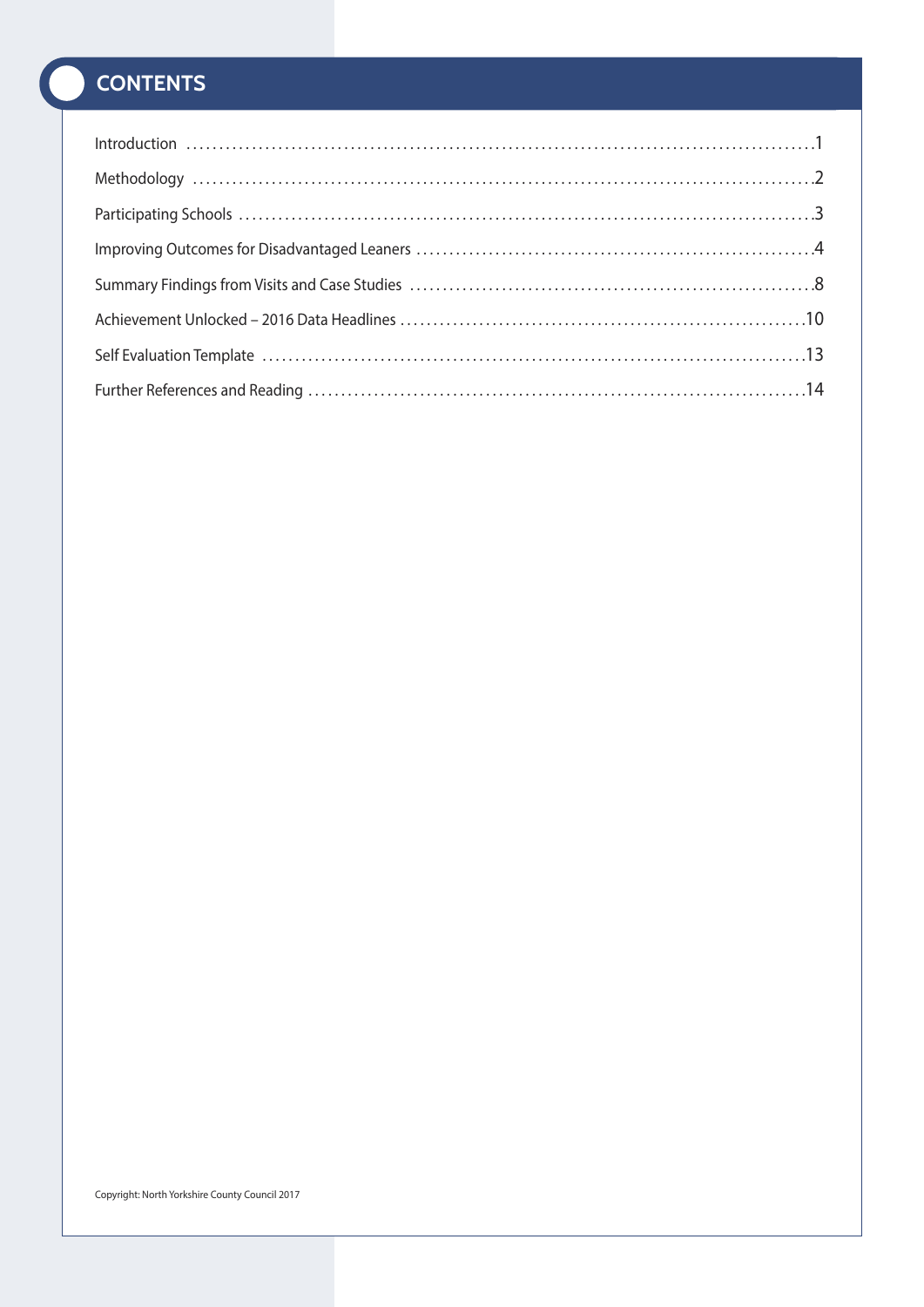## **IntRoDUCtIon**

Educational outcomes in North Yorkshire are some of the best in the country, and we are rightly proud of that. But this is not true for all of our children. We know that the progress made by our most disadvantaged young people does not yet match that of their peers at all key stages and the gaps between those eligible for free school meals, and others are still wider in North Yorkshire and in comparison to other pupils nationally. This is reflected in the 2016 Social Mobility Index<sup>1</sup> which compares the chances that a child from a disadvantaged background will do well at school and get a good job across each of the 324 local authority district areas of England.



In recent years there has been progress in the county,

especially in raising achievement for our disadvantaged pupils in early years and at Key Stage 4; however, this remains inconsistent. For some of our pupils the gap in attainment is not yet closing, for example some of our disadvantaged pupil groups and pupils with special educational needs and disabilities.

The Achievement Unlocked Collaborative Partnership has enabled us to build on the progress that has been made within the county, but also to look beyond and learn from excellent, and evidence based, practice which has brought about improvement in outcomes for disadvantaged learners and those with special educational needs in other local authorities. We have valued greatly the partnership with the National Education Trust and inspirational school leaders from outside the county who have joined with us to share with us their school's journeys which have brought about improvement in outcomes for their learners.

We would like to thank the North Yorkshire schools involved in Achievement Unlocked for the commitment and energy they have brought to the collaborative partnership. For many this has resulted in a significant refocus within strategic planning to ensure that provision is better meeting the needs of disadvantaged learners and their families. You will find this exemplified in the case studies arising from the Achievement Unlocked schools which share how school leaders have brought about change in ethos, culture, quality first teaching and learning, use of targeted intervention and partnership with parents and carers. We know that there is early indication of impact in Achievement Unlocked schools shared through the data in this report and the individual school case studies. We are confident that the dissemination and learning from this work will inform on-going improvement in outcomes for disadvantaged learners in North Yorkshire schools, aligned to priorities identified in the North Yorkshire Children and Young People's Plan 'Young and Yorkshire'<sup>2</sup> and harnessing opportunities, for example through the new Scarborough Opportunities funding promoting Social Mobility.

Our thanks also to the Wrea Head Trust for the financial support received which has supported many aspects of the Achievement Unlocked Collaborative Partnership.

#### **Paul Brennan: Assistant Director, Education and Skills**

**Katharine Bruce: Lead for the Achievement Unlocked Collaborative Partnership, Education and Skills**

1 Social Mobility and Child Poverty Commission, 'The Social Mobility Index 2016'https://www.gov.uk/government/publications/social-mobility-index

2 Children and Young People's Plan'Young and Yorkshire'http://www.northyorks.gov.uk/article/23982/Our-key-strategies-plans-and-policies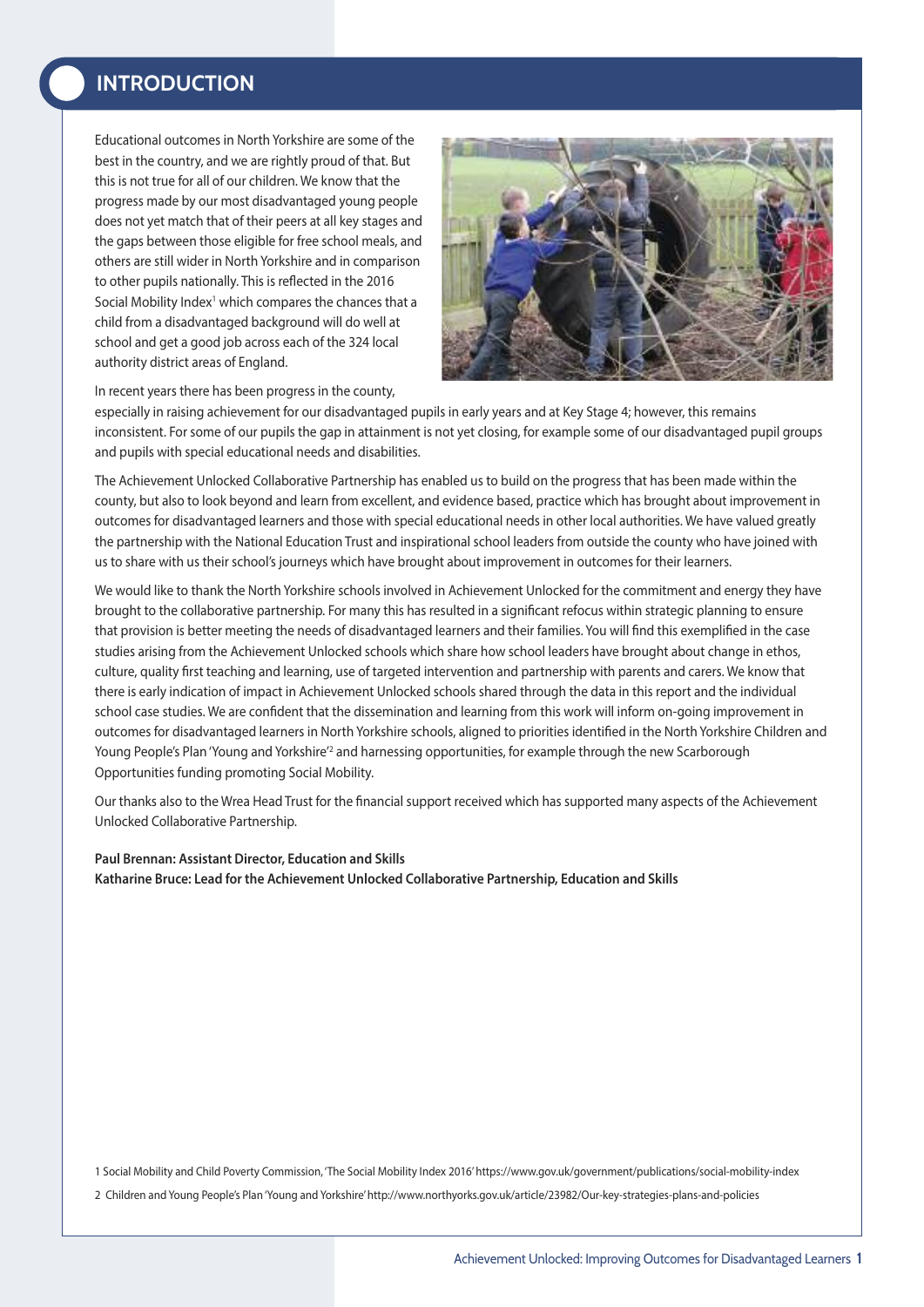## **MetHoDoLoGY**

'Achievement Unlocked'was a funded opportunity to work in a collaborative partnership with up to 45 invited schools across North Yorkshire County to improve outcomes for disadvantaged pupils. Whilst in many of the schools outcomes for pupils overall were good, outcomes for some groups of pupils, including disadvantaged and for some schools also pupils with a special educational need/disability, were variable.

The 'Achievement Unlocked'participating schools reflected a wide range of contexts – primary, secondary, rural, urban, across all areas of the county. All had sizeable cohorts of disadvantaged pupils. Within the collaborative partnership every school has been able to



develop its own focus of activity tailored to the needs of its community. This will be reflected in the case studies that are shared in this report. They have brought a very rich and diverse range of experience into the collaborative working and shared learning within and beyond the partnership.

Programme duration: 15 months

Participation in the Achievement Unlocked Collaborative Partnership enabled access to:

- l An initial launch event for Achievement Unlocked schools on best practice with the Pupil Premium, including national and local contributors. This included a key focus on evidence based practice.
- l Preparation, memorandums of understanding and agreeing a schedule for school visits by the National Education Trust and local authority advisers.
- **•** Guidance for schools on action planning, delivery, monitoring and evaluation.
- $\bullet$  Identification of school CPD needs and delivery of bespoke CPD to schools.
- l A school/area based governors training session.
- l A half day in each school followed by a mini Pupil Premium review report to Senior leaders and governors for schools visited by the National Education Trust.
- $\bullet$  Metacognition training CPD day for all schools and follow up metacognition local network meetings.
- **The Maximising the Impact of Teaching Assistants Programme.**
- l An interim CPD day with key notes by school leaders from outside North Yorkshire and metacognition workshop.
- $\bullet$  A half day follow up evaluation review visit.
- l A project report which will analyse current practice and strategy, consider national good practice in relation to the school.
- l A'wrap up' Sharing Learning/Dissemination conference open to all North Yorkshire schools, to include presentation of the report, local and national good practice with the Pupil Premium.
- **Final whole school impact analysis and LA performance data analysis will be shared with participating schools.**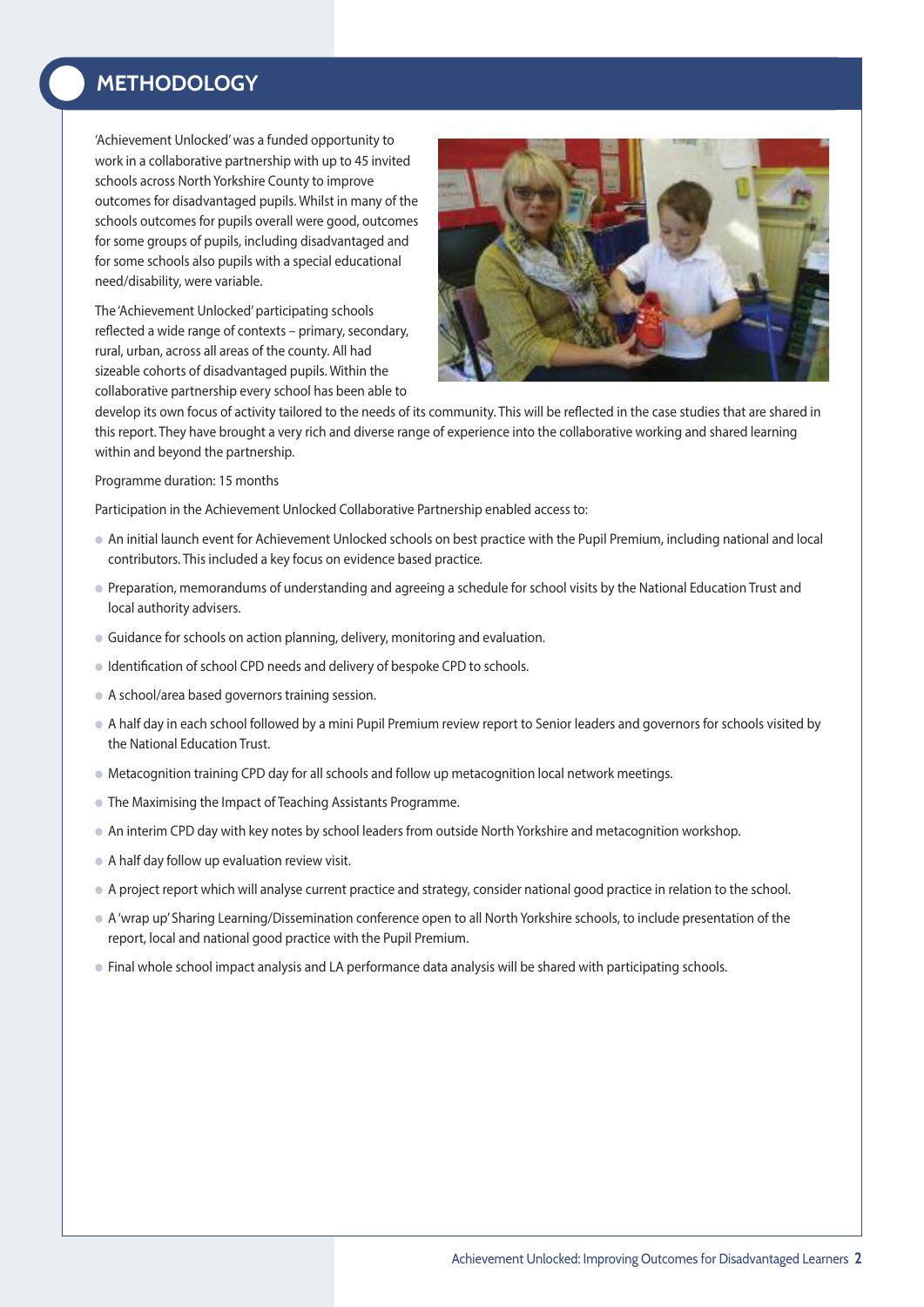## **PARtICIPAtInG sCHooLs**

- Alverton Community Primary School
- Barlby Bridge Community Primary School
- Barrowcliff School
- Barwic Parade Community Primary School, Selby
- Braeburn Primary and Nursery School
- Brayton Church of England Voluntary Controlled Primary School
- Brompton Community Primary School
- Camblesforth Community Primary School
- Carnagill Community Primary School
- Colburn Community Primary School
- Easingwold Community Primary School
- Forest of Galtres Anglican Methodist Primary School
- Foston Church of England Voluntary Controlled Primary School
- Friarage Community Primary School
- Gladstone Road Primary School
- Glusburn Community Primary School
- The Graham School
- Hookstone Chase Primary School
- Kirk Fenton Parochial Church of England Voluntary Controlled Primary School
- Lady Lumley's School
- Malton Community Primary School
- Moorside Junior School
- Northallerton School & Sixth Form College
- Norton Community Primary School
- Overdale Community Primary School
- Riccall Community Primary School
- Richmond Church of England Voluntary Controlled Primary School
- Riverside Community Primary School
- Romanby Primary School
- Saltergate Community Junior School, Harrogate
- Scalby School
- The Skipton Academy
- South Milford Community Primary School
- Sowerby Community Primary School
- St John Fisher Catholic High School, Harrogate
- St Mary's Catholic Primary School, Knaresborough
- St Mary's Roman Catholic Primary School, Selby
- Stakesby Community Primary School
- Starbeck Community Primary School
- Terrington Church of England Voluntary Aided Primary School
- Thirsk Community Primary School
- Thorpe Willoughby Community Primary School
- Tockwith Church of England Voluntary Controlled Primary School
- Wavell Community Junior School, Catterick Garrison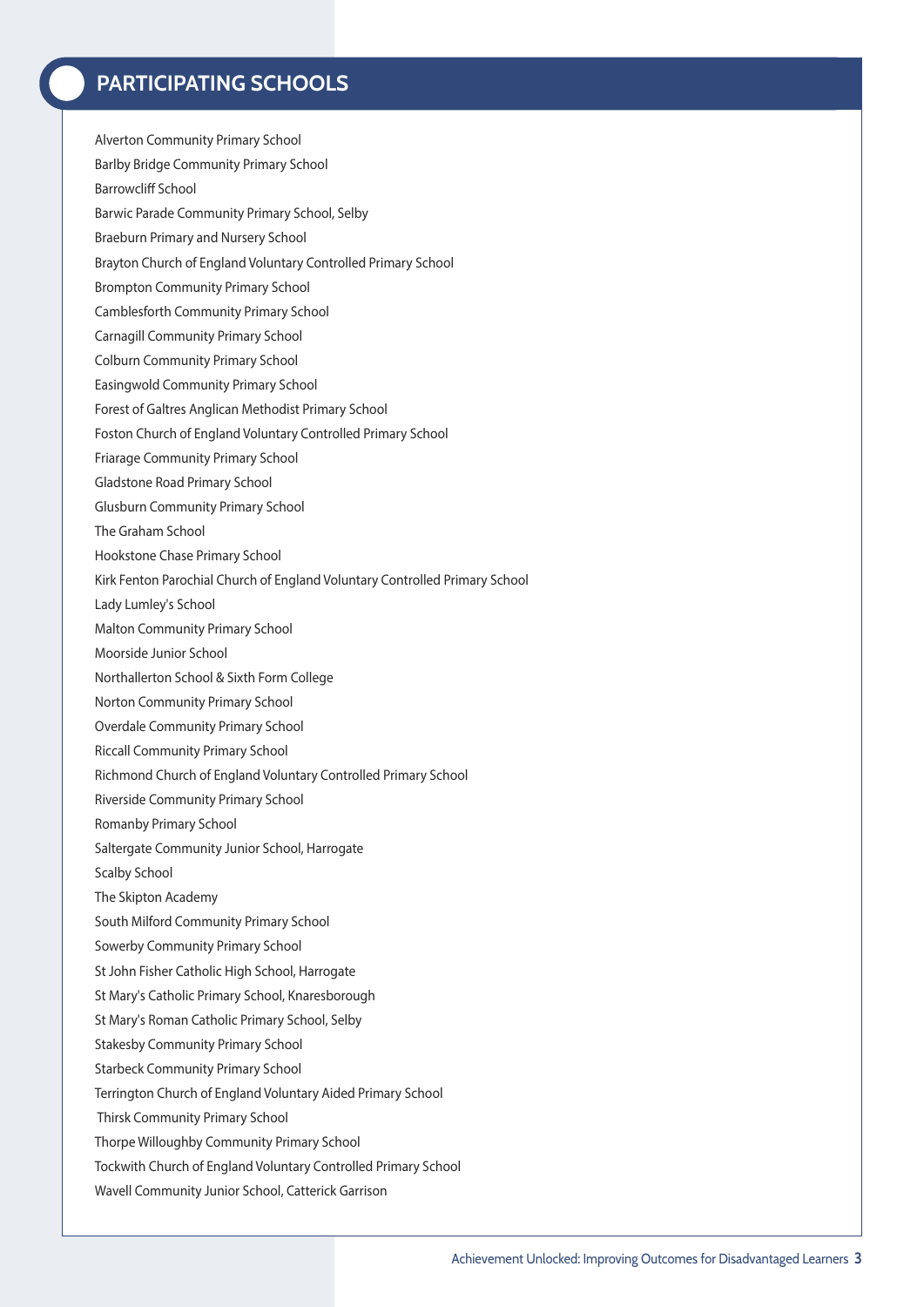## **IMPRoVInG oUtCoMes FoR DIsADVAntAGeD LeARneRs**

Schools that have improved and sustained successes through Achievement Unlocked are those that have adopted a strategy based on the active ingredients for success for pupils from disadvantaged backgrounds. They use evidence based activities and apply them to school and community contexts.

#### **Principles**

Successful schools work to the following principles:

- **That the primary purpose of the Pupil Premium is to** maximise access to high quality teaching for disadvantaged learners. High quality teaching has a disproportionately positive effect on disadvantaged learners.
- The Pupil Premium may need to be used to remove barriers to accessing high quality teaching.
- That teachers feel accountable for the progress and attainment of all pupils in their class, regardless of background or barrier to learning.
- Pupil Premium focused on the needs of pupils, rather than on simplistic labels or accountability measures.
- That the use of Pupil Premium is not only solely focused on low prior attaining pupils or'catch up'strategies.
- The Pupil Premium is one part of a whole school strategy that produces sustainable improvements for disadvantaged pupils.
- That Ever6 is a blunt proxy for socio-economic disadvantage.

#### **Leadership, Culture and Values**

"You never really understand a person until you consider things from his point of view... Until you climb inside of his skin and walk around in it." – Harper Lee, To kill a Mockingbird

"We introduced a more inclusive behaviour policy… the behaviour of disadvantaged students has improved significantly; the number of students in internal isolation and receiving fixed term exclusions has halved in 2016." – **Scalby School**

Getting culture, ethos and values right in all aspects of school life are critical for improving outcomes for disadvantaged pupils, from school reception to the classroom.

Disadvantaged pupils access a broad, knowledge rich curriculum, regardless of background or barrier to learning. In secondary schools, disadvantaged pupils sit as many GCSE examinations as their more fortunate peers. Where additional support in core subjects are required, this is additional and extra to the wider curriculum.

Middle leaders are critical in ensuring that strategies actioned in classrooms on a day to day basis. They are critical for internal quality assurance – for example, for ensuring that pupils in their phase or subject area are not

disproportionately working with unqualified or unexperienced adults. They are critical for ensuring that high quality teaching strategies such as additional feedback or modelling of language are directed at those that need it the most on a day to day basis.

Teachers should understand the evidence about how to improve outcomes for disadvantaged learners. This is key to success; the understanding that professional development and more time with high quality teachers is more effective that'another adult to work with them'.

"It took many meetings and lots of robust professional discussions to help everyone see that we needed to be doing more for these pupils who have less." – **Lady Lumley's School**

Consider carefully whether the Pupil Premium focused on evidence based early intervention rather than trying to'pull up'pupils to meet accountability targets by overly focusing on activities in upper key stage 2 and key stage 4. This leads to schools remaining'cohort vulnerable'.

#### **High Expectations**

"Ourstrategy needed to be… a long term strategy addressing low points of on entry; fewer interventions and a catch up culture moving to a keep up culture; high expectations and mixed ability grouping in all lessons; teachers taking responsibility for the disadvantaged learners in their class; strengthened SLT with a sharp focus on achievement for all." – **Sowerby School**

Disadvantaged pupils need the highest of expectations in all aspects of school life. Robust self-evaluation as to whether this is the case is critical. A collective understanding and belief that every pupil can attain well is fundamental. Schools that have high expectations are those where:

- l Disadvantaged pupils do not disproportionately work with less experienced, less well qualified staff.
- **Disadvantaged pupils are not simply grouped together** based on prior attainment, without access to language, good behaviour for learning role models or peers with higher self-esteem.
- There is access to a broad and balanced curriculum: intervention is additional and extra to this.
- l There is no use of limiting language such as'bottom set'or 'low ability pupils'.
- Pupil Premium is focused on all eligible pupils, not just low prior attainers.

Schools can secure high expectations by deployment of research and evidence, particularly in relation to the Teaching Assistants and grouping of pupils.

http://maximisingtas.co.uk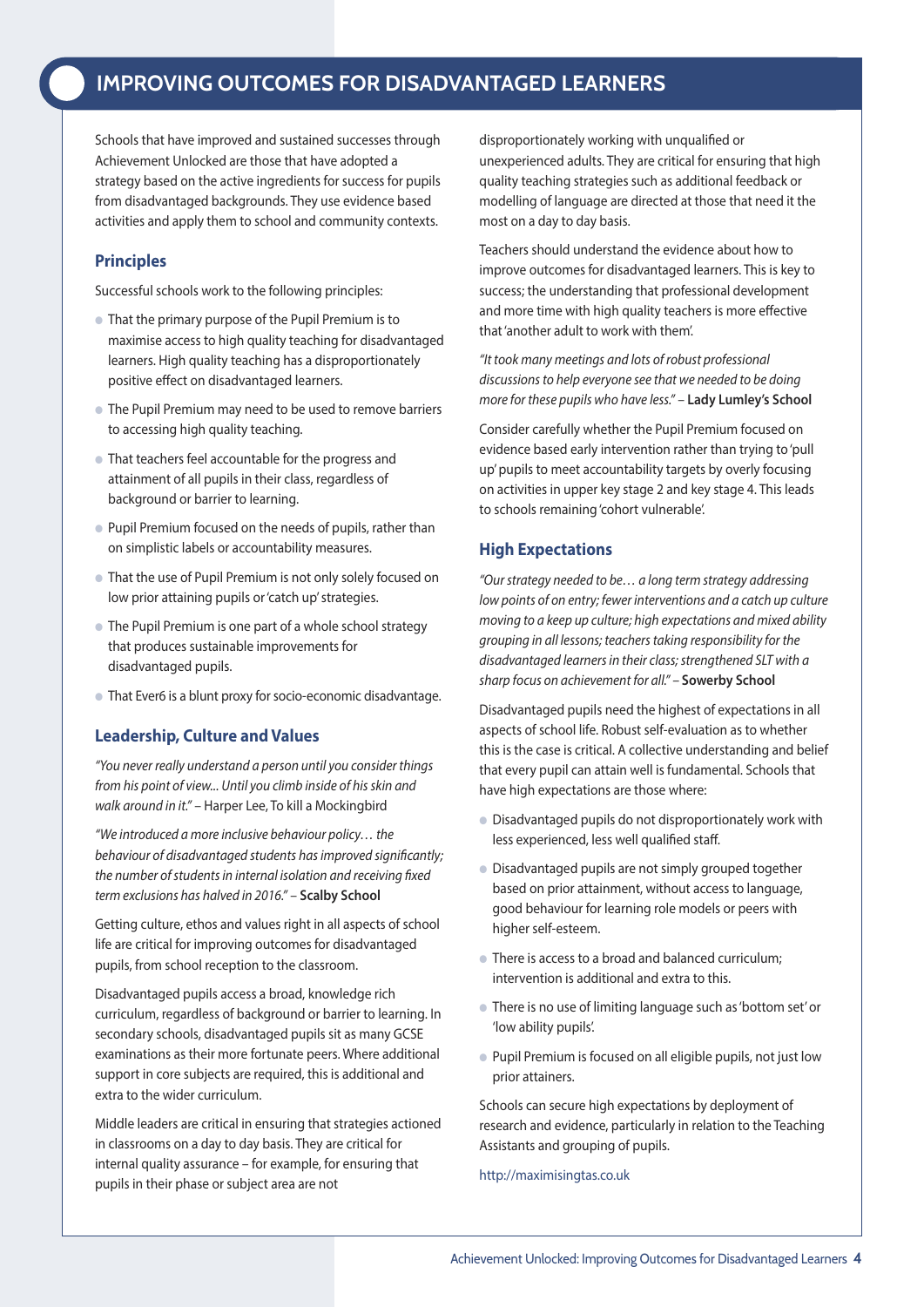#### http://www.ucl.ac.uk/ioe/departments-centres/centres/ groupingstudents/

It is critical that all schools engage with research on best practice for disadvantaged learners, not just those schools that are performing well.

#### **Understanding Barriers**

It is critical that schools have a clear understanding of the barriers to learning at:

- $\bullet$  School level access to high quality teaching and learning "Some of the Pupil Premium arant was redirected to release teachers in EYFS and KS1 to provide focused intervention" -**Easingwold Primary School**
- $\bullet$  Community level "We aimed to enrich the experiences beyond the locality for [disadvantaged children] with a focus on developing rich vocabulary." – **Malton Primary School**
- Pupil and family level "Contrary to the staff's collective hunch that our [disadvantaged] pupils lack aspiration, our questioning found no evidence to support this." – **Saltergate Junior School**

Without a thorough knowledge and understanding of barriers to learning, strategies tend to rely on hope, rather than precision. It is particularly important to understand barriers within school through robust, open and honest selfevaluation. Without this, the use of Pupil Premium tends to risks resembling a Jackson Pollock's Convergence as opposed to a high quality strategy.

The work on barriers to learning at **St Mary's Catholic Primary School** in Knaresborough is important because school leaders have looked to what barriers lie in school, rather than assume they simply exist within pupils and families.

"Pupils from disadvantaged backgrounds do not make the same rate of progress as their peers. We believed the quality of teaching and learning for these pupils was equal, however, additional provision was needed… to help them achieve their potential. We considered the following questions:

- Do Teaching Assistants currently impact on attainment at our school?
- Can we further personalise learning so that all pupils' needs are met daily?
- $\bullet$  Is a positive; earning culture embedded across the school in all stakeholders."

The forensic approach by **Riccall Primary School** highlights an effective approach both of identifying barriers and targeted strategies:

"We reviewed our provision for disadvantaged learners. Historically, funding has been spent on additional teaching assistant support in class.

Whilst disadvantaged pupils at our school attained better than their disadvantaged peers nationally, they did not do as well as their [more fortunate] peers at the school. We carried out nonverbal and verbal reasoning assessments and pupil interviews. There was little difference in the test scores in the assessments. However, their attitudes to school, learning and self-confidence were significantly different. Therefore, we decided to focus on addressing their attitudes towards school.

High levels of TA support were not having sufficient impact on pupil progress and attainment. Therefore, we decided to take part in the Maximising Impact of Teaching Assistants(MITA Project)."

Key questions that effective schools consider:

- l Have our disadvantaged pupils accessed high quality early years provision?
- That assumptions are not made about why pupils and their families find it difficult to engage with learning.
- They do not make assumptions about the experiences and lives of disadvantaged pupils.
- $\bullet$  That barriers to learning may sit within schools as well as the community and families – "We identified… the need to change the mindsets of our teachers and support staff" – **Romanby Primary School**

Standardised tests such as GL Assessment's PASS survey and British Picture Vocabulary Scale offer useful insights into barriers to learning for disadvantaged pupils:

https://www.gl-assessment.co.uk/products/pupil-attitudesto-self-and-school-pass/

https://www.gl-assessment.co.uk/products/british-picturevocabulary-scale-bpvs3/

#### **Disadvantaged Pupils Who Also Have Multiple Barriers to Learning (Including SEND)**

Where individual pupils or groups of pupils are the focus of two or more funding streams, effective schools consider how different funding streams and different teams work together to support progress. High quality, thoughtful and open provision mapping that is shared across departments is important. The analysis of impact and evaluation of spend needs to reflect where different funding streams have been legitimately used together to meet complex needs.

The most effective reporting and impact evaluation from governors reflects this effective pooling of resources; recognising the complex needs groups and individuals.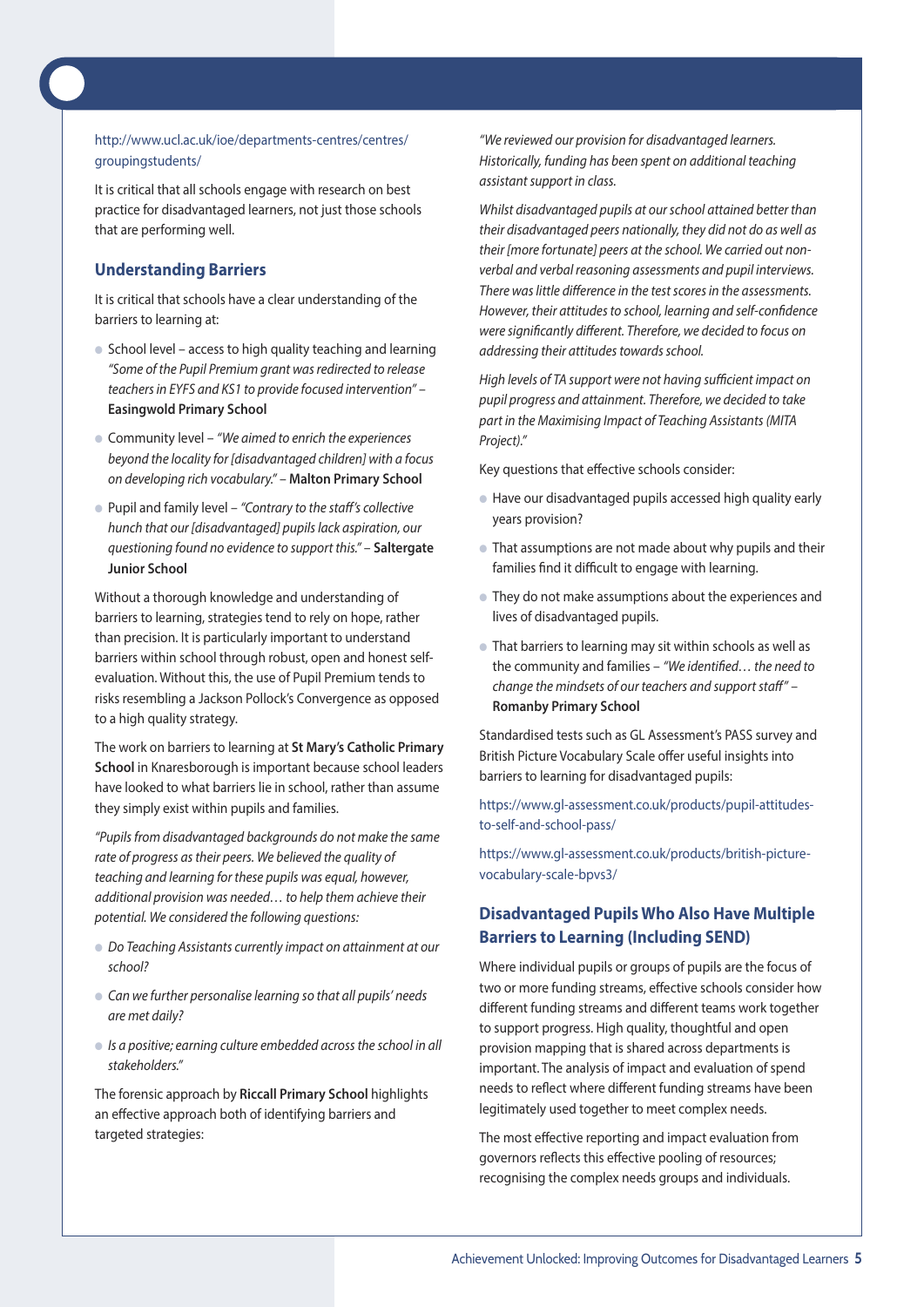There is a whole school commitment, a whole school sense of accountability where these systems work well.

"Given the nature of the school community, and high levels of social and emotional complexity some of our families experience, we decided to employ two full time safety and welfare inclusion officers. Their work is wide ranging and vital in developing links with families and helping many of our children and families engage with school. Their work includes:

- $\bullet$  Follow up of staff concerns
- $\bullet$  Referrals to partner agencies
- $\bullet$  Attend and support children protection meetings
- $\bullet$  Work alongside partner agencies such as CAMHS, drug and alcohol services, young carers
- **Direct work with children**
- **Follow ups on non-attendance**
- $\bullet$  Home visits
- **Transport to and from school where needed**
- $\bullet$  Late arrivals follow up
- And much more…"
- **– Braeburn Primary and Nursery School**

These roles have led to improved punctuality and attendance for the most vulnerable pupils, meaning they can access high quality teaching at the school. Good staff relationships, good communication and partnership working is fundamental to success.

#### **Targeted Strategies**

Pupil Premium funded activities must sharply target barriers to learning faced by disadvantaged pupils. They should be evidence based, focused on maximising access to high quality teaching:

"We trialled a system where children sat on mixed ability tables in all lessons… this changed the culture of fixed mind-sets and providing access for our disadvantaged pupils to good role models for vocabulary, organisation, independence and behaviour for learning. Staff were reporting that children were surprising them in lessons…" – **Easingwold Primary School.**

"From lesson observations, disadvantaged pupils made more progressin lessons using a Maths mastery approach, especially when working in mixed ability pairs." – **Saltergate Junior School**

"We realised that the high levels of TA support in schools weren't having an impact on pupil progress and attainment… therefore we decided to take part in the MITA project." – **Riccall Primary School**

"Many parents did not feel confident to approach school and ask for support for their child at home... parent in class days [were organised] where parents learned alongside the child in lessons

and spent playtimes and dinner times with their child experiencing the whole of school life with their child." -**Overdale Primary School**

"Consultation with teachers and teaching assistants suggested that whilst interventions were having a positive impact, too much of the focus for disadvantaged learners progress had moved away from teachers… time wasset aside each week for teachers and teaching assistants to discuss disadvantaged pupils progress and learning." – **Richmond C of E Primary School**

Other key priorities in addressing barriers to learning for disadvantaged pupils:

- l Ensuring that teachers have the capacity and CPD to enable them to effectively meet the needs of disadvantaged pupils.
- **That additional feedback is targeted specifically at** disadvantaged pupils.
- **The language is targeted at disadvantaged pupils.**

See 'the Early Word Catastrophe'for more: https://www.aft.org/sites/default/files/periodicals/TheEarly Catastrophe.pdf

- Nurture provision is used as a vehicle to get pupils attaining well in the classroom.
- Targeting improvements in disposition towards learning of disadvantaged pupils. The metacognition programme was offered to schools taking part in Achievement Unlocked because teachers and leaders consistently felt that disadvantaged pupils were less likely to take on difficult challenges and that they didn't have strategies to manage when they found things difficult in class. They were not always able to plan out an approach to a problem.
- Targeting 'readiness' for next stages of life and learning such as ensuring all pupils access high quality work experience and cultural enrichment and thinking beyond narrow academic outcomes.

#### **Monitoring and Evaluation**

Prioritising internal quality monitoring and impact evaluation are critical for a successful Pupil Premium strategy. Impact evaluation should be decoupled from accountability; not about proving that strategies have worked but rather whether strategies have worked, and under what conditions.

#### Why might strategies have worked?

One school visit identified that pupils were spending more time in science 'catch up' interventions than the lessons themselves. Where repeated requests for intervention are made in particular areas, school leaders should consider carefully whether the impact of effective quality monitoring, impact evaluation and external verification is best described by the schools themselves: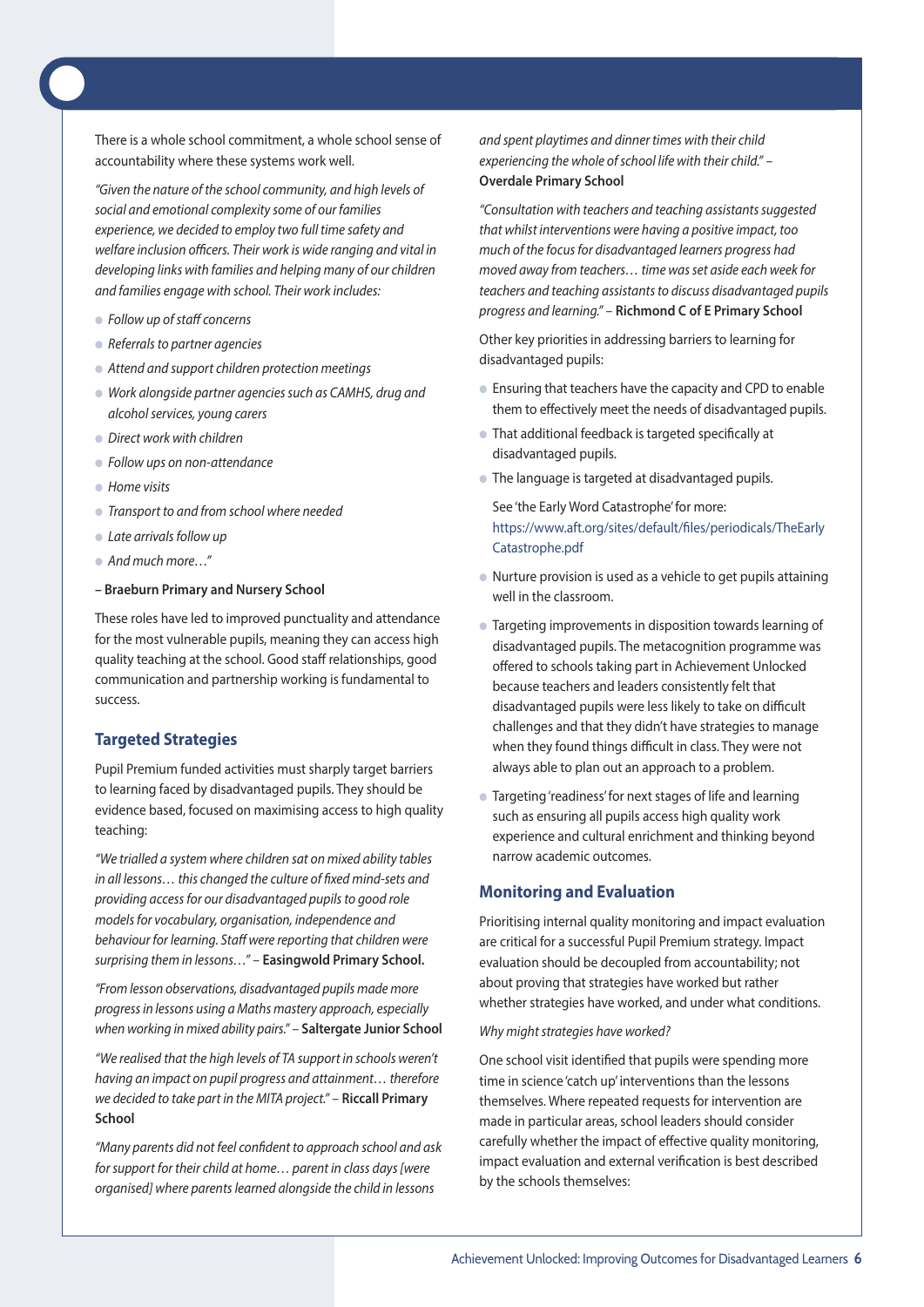School leaders should monitor for quality as well as outcome: "Heads of department and senior leaders monitor teaching and learning, student tracking weeks and feedback trawls. These are reported regularly at SLT meetings. The Governing body has outcomes for disadvantaged pupils as a standing item when they meet every six weeks. External verification of the plan has also been sought." – **Scalby School**

"A key message has been not to look at the label of a child or even necessarily raw data but to consider where need is. For example, for intervention to consider where there is a skills gap or a knowledge gap rather than simply going of the results of one off tests. We also realise that we have been too hasty in attempting to ensure all disadvantaged students have a mentor when again we should look at need and ensure the skill set of the mentorsis matched to the need of the student." – **St John Fisher Catholic High School.**

"Each term the children complete a standardised test to enable their progress scan be tracked... and not held back... Children are also assessed throughout the intervention.

"We identified that it was crucial for class teachers to know what had been covered… to allow them to build on the new things children were learning.

"Pupil interviews pre and current metacognition show an improvement in children's understanding of how they learn. As a result, children are becoming more self-evaluative and this has really helped teachers maximise feedback for learning." – **Tockwith CE Primary School**

Professor Rob Coe's'Improving Education'sets out some errors schools can make in mistaking school improvement: http://www.cem.org/attachments/publications/ImprovingEd ucation2013.pdf.

As Professor Coe says, one of the mistakes schools make is to "conduct some kind of evaluation, but don't let the design be too good. Poor quality interventions are much more likely to show positive results." It is important that school leaders design robust evaluation criteria. Be explicit about the aims and objectives of Pupil Premium funded activity, with a timeline and clear success criteria. An external view of success can be valuable here.

Pupil voice can be highly valuable too: "I feel like I am green because I am getting there. I learn best when I practise because I do it over and over again." – **Riverside Community Primary School.**

Outcomes for disadvantaged pupils have improved in schools where teachers and leaders learn from their mistakes. By committing to outward facing, collaborative approach, they are also able to learn from the mistakes of others. Schools that claim to make no mistakes are likely to be lacking robust selfevaluation which will not lead to changes for disadvantaged learners.

#### **Accountability**

Securing accountability to pupils and families is a consistent feature of North Yorkshire Schools where outcomes for disadvantaged pupils have done well. They look beyond narrow academic outcomes set by external bodies. External measures such as working at age related expectations for disadvantaged pupils is simply a starting point. School leaders at **Moorside Junior School** were determined to offer all pupils, regardless of background, access to very high quality art and to work tirelessly to support those that need support with emotional wellbeing and to help them attain well is an example of this, particularly when the School was working in challenging circumstances.

The most effective schools secure accountability from staff towards pupils. Schools that improved through the Achievement Unlocked process are those that went through cultural change. Those that recognised that sometimes, not understanding the rationale and the fairness behind additional and extra efforts to improve outcomes for disadvantaged learners.

Where accountability is secure, schools look for Attainment plus, thinking about the destinations of their disadvantaged pupils, their readiness, how robust their qualifications, their self-regulation skills, their oracy, their articulacy and their confidence. By setting school accountability measures high, accountability to extra organisations acts as a success indicator, rather than success for pupils themselves.

#### **PUPIL PReMIUM websIte RePoRtInG**

You must publish a strategy for the school's use of the pupil premium. You no longer have to publish a 'pupil premium statement'. It is important to remember that these statements are to inform parents how the funding is being used.

For the current academic year, you must include:

- **Amount of funding**
- Barriers to learning
- $\bullet$  How you'll spend the pupil premium to address those barriers and why
- l How you'll measure the impact of the pupil premium
- $\bullet$  The date of the next review of the school's pupil premium strategy

For the previous academic year, you must include:

- $\bullet$  How you spent the pupil premium allocation
- The impact of the expenditure on eligible and other pupils
- **How Pupil Premium funding is allocated each year**
- The Teaching Schools Council has published templates to support schools in presenting their pupil premium strategies. Use of the templates is voluntary.

St John Fisher Catholic High School in Harrogate have produced a good example report.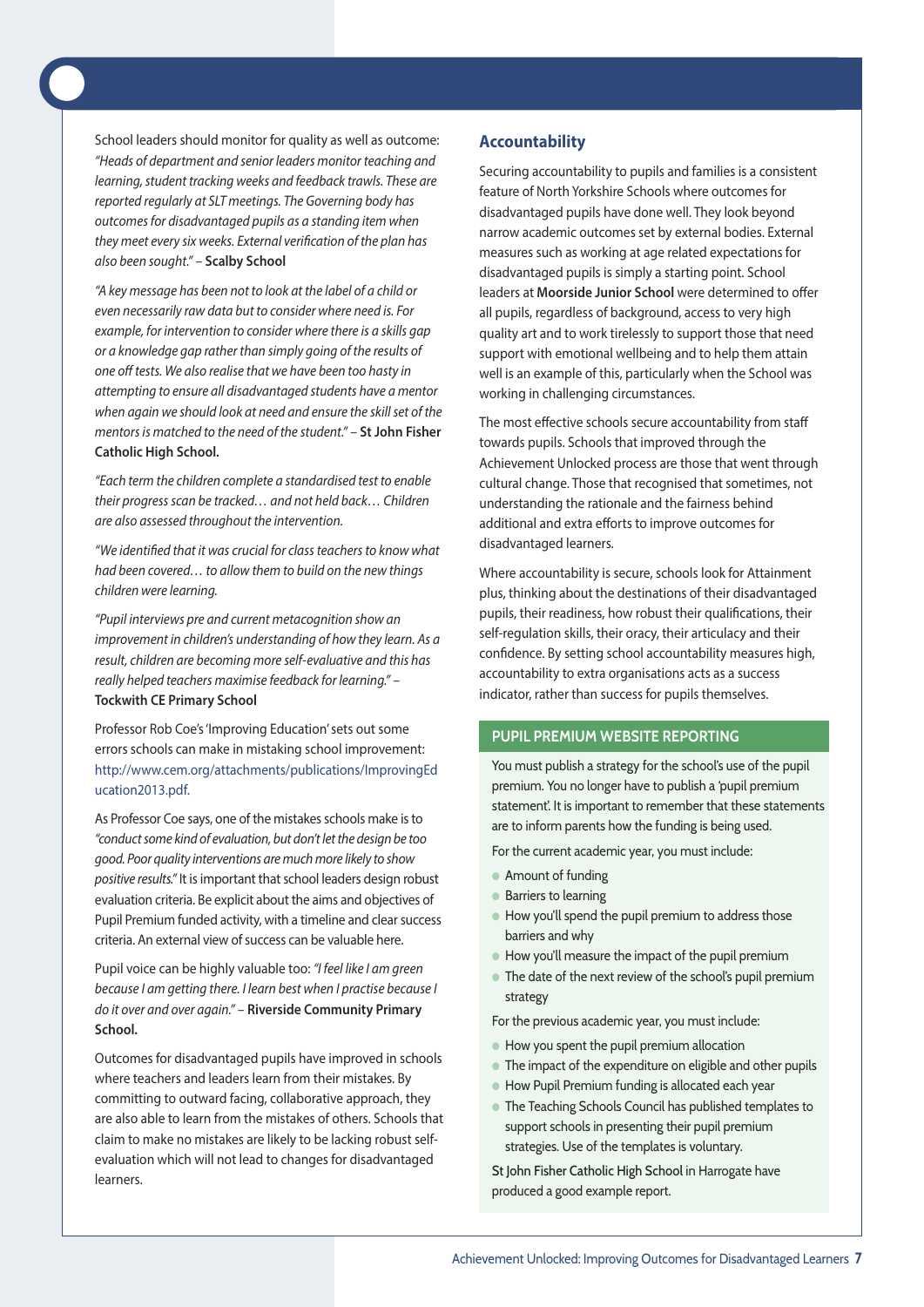### **HeADInG sUMMARY FInDInGs FRoM VIsIts AnD CAse stUDIes**

#### **Key Themes**

In the lead up to participation in Achievement Unlocked, a number of schools have reflected that they had developed Pupil Premium strategies on'well intentional grounds', which on the surface may have appeared effective. Yet a closer examination, a rigorous self-evaluation and an external view showed inconsistent outcomes and little long term impact.

In various cases, schools have needed to **raise the profile of disadvantaged pupils** with staff. Disadvantaged pupils tended to be in low or middle prior attainment groups. In too many cases, being socio-economically disadvantaged was equated with low ability, based on the fact that disadvantaged pupils were statistically achieving less well compared to their peers in many indicators in many schools. Introducing mixed ability groupings has gone some way towards cultivating **higher expectations** amongst teachers and pupils. Role models sat at every table provide positive patterns for replication in areas such as behaviour, independence, organisation and vocabulary.

**Resilience**, a key feature in building a growth mind-set, was recognised as an important factor to nurture in pupils. This was partly achieved through different ways of delivering metacognition lessons. Increasingly weekly **metacognition** lessons are timetabled that enable pupils to reflect on how they learn and how their brain works. Metacognition – based on the ReflectED approach from Rosendale Primary school was implemented in many schools. In some cases that was supplemented by programmes such as'Champion Minds'. Here pupils are actively involved in different approaches to learning and can explain how their work has developed. Activities such as these install the assumption that reflecting and evaluating on key strategies can increase the chances of success.

#### **Areas for Development**

In some cases, a significant number of pupils were not able to access the **curriculum**, largely brought on by specific oversights within the **behaviour for learning** policies. As a consequence students spent time out of classroom and more importantly out of learning. When these elements were addressed, e.g. by additional layers of intervention before exclusions or creating a space for pupils to be innovative and creative during the absence of teachers at lunchtime, incidents of disruption not only fell but pupils were able to remain in class to access high quality teaching and learning.

Not every school was providing **high quality teaching and learning** opportunities to disadvantaged pupils. In some cases the most capable experienced teachers were not teaching the most disadvantaged pupils. The case studies have shown that many of the effective ways to open access to



quality teaching and learning opportunities start from **self-evaluation** and professional development opportunities. Self-evaluative teaching can be achieved through toolkits. A primary rationale for a toolkit is to help staff focus towards identifying the needs of disadvantaged pupils and work towards implementing the key priorities that govern how those needs are meet.

Secondly, investing in **targeted development opportunities** has raised the quality of teaching and learning. Training takes on a number of forms. Examples include, the ability to use data tracking systems that allows staff to obtain a deeper analysis of individual pupil data. Also designating specific roles for school leadership in school improvement and evaluation. Benefits of these initiatives include the capability of sharing best practice to all parts of the school and that staff can be better held to account for the outcomes of disadvantaged pupils.

#### **Strengths**

Schools have displayed many strengths over the use of Pupil Premium. A fundamental strength was being able to identify the **barriers to learning**. Barriers were identified through a combination of data analysis that allowed gaps of learning to be identified. Secondly by examining the areas of learning that need development as identified by teachers and pupils. Barriers range from literacy skills and self-confidence to limited life experiences.

Many schools have started to form their Pupil Premium strategy based on a **whole school approach**. A numerous amount of pupils benefit, as well as disadvantaged pupils. Solutions are not just a single initiative confined to isolated pockets of the school. They are a range of different strategies that reflect the complexity of closing the achievement gap. A whole school approach is made possible by stakeholders having a responsibility in the success of different strategies. This was achieved by teachers as well as SLT and middle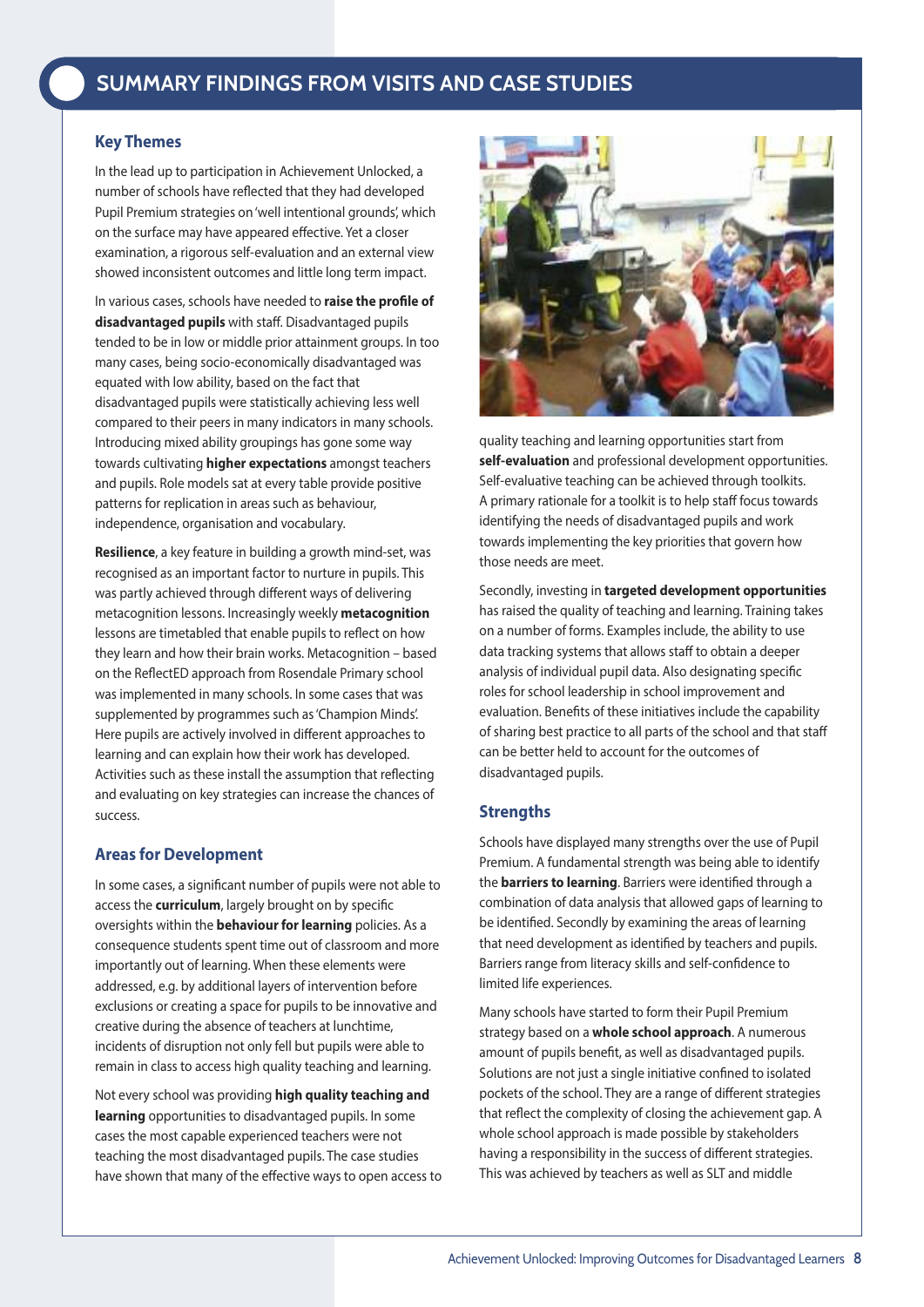leaders involved in action planning, regular meetings and questioning of students'progress.

For schools that have started to use **Teaching Assistants (TAs)** effectively, there has been a culture shift in the way TAs are used to support teachers and pupils. Effective approaches involve moving away from a way of thinking that saw TAs generally work with SEN and less able children. A successful initiative has been the T/TA agreement that sets out clear roles and expectations for TAs. A greater degree of teacher led interventions and regular open channels of dialogue between teachers and TAs goes some way to improving outcomes for Pupil Premium.

Schools have displayed **robust monitoring and evaluation** procedures for Pupil Premium that include learning walks, book scrutiny and lesson observations. An area for development in some schools is the formation of **success criteria** and **measurable milestones**. This would provide the governing body with a reliable indicator to judge actions taken for Pupil Premium.

**Attendance** of disadvantaged pupils is a major factor for a number of schools. Effective monitoring and identification of pupils with attendance issues has contributed to a clearer understanding of the barriers to attendance. This has improved the performance of attendance boards, family support workers and action plans for individual pupils. As a result gaps in attendance have narrowed.

**Literacy poverty** is a common feature for various schools in areas of disadvantage, where pupils enter primary school with low starting points in language and communication. Effective strategies are long term and sustainable. A successful strategy developed by a school involved appointing a Cultural Capital Coordinator that organised different learning experiences in the form of school trips. This enabled pupils to develop a rich vocabulary whilst raising an awareness of people with different backgrounds and cultures.

There has been mixed success in regards to school **engagement with parents**. One part of a successful strategy is raising the aspirations of disadvantaged pupils with hard to reach parents. This has been achieved through mentoring initiatives such as a 'learning champion mentor', where mentors celebrate progress and support learning. Another is cultivating personal relationships with parents either by phone or email. A personalised approach facilitated by staff with the correct skill set can open up new ways of thinking about empowering parents into school life. Technology in the form of the 'Marvellous Me' app is also used to drive school related family conversation and monitor the quality and quantity of parental engagement.

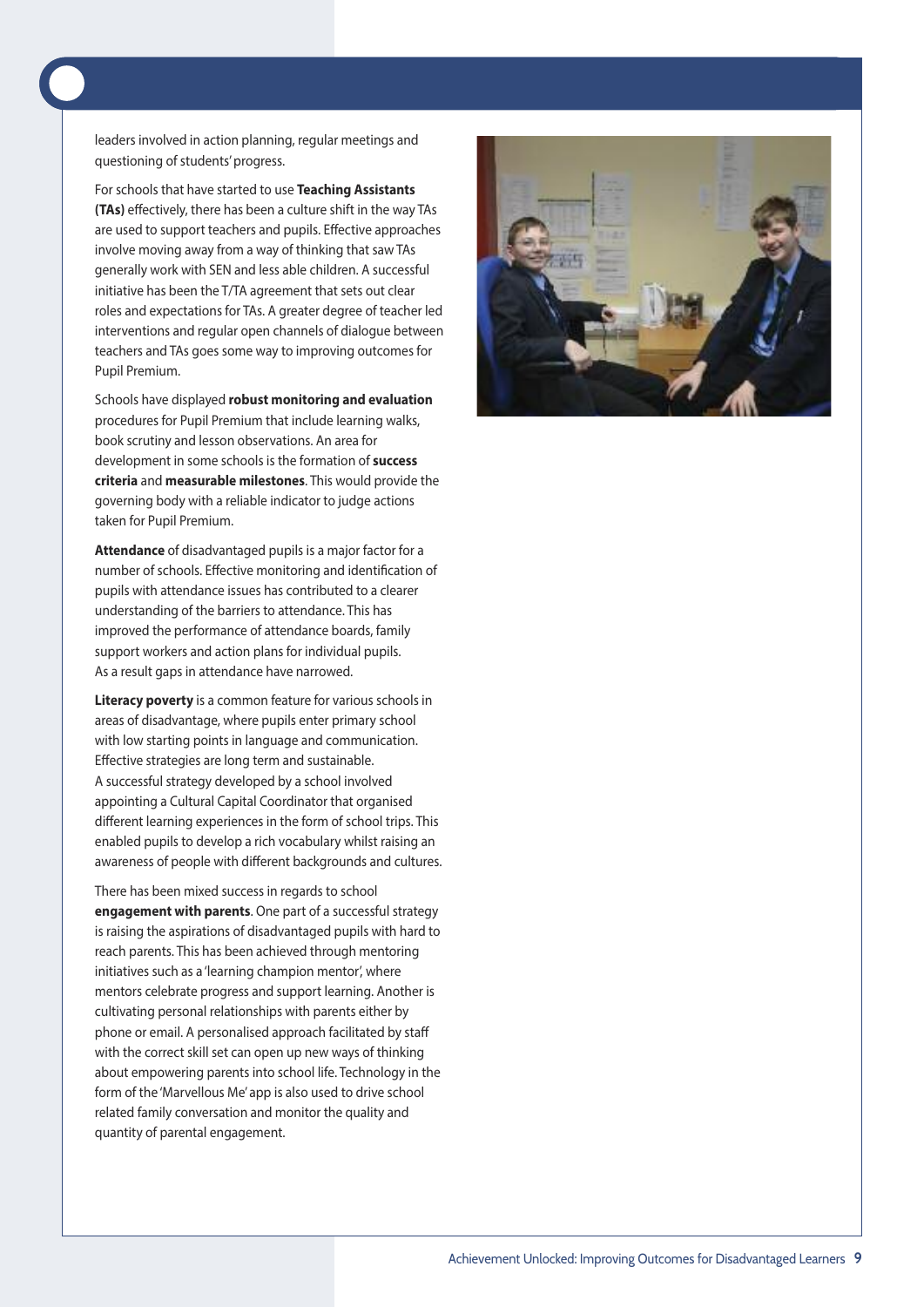## **HeADInG ACHIeVeMent UnLoCKeD – 2016 DAtA HeADLInes**

There are early indications from end of key stage assessment outcomes and the Growing Up in North Yorkshire survey that the work of Achievement Unlocked schools is having a positive impact on end of key stage results for pupils.

However, at all key stages outcomes for disadvantaged pupils in North Yorkshire remain below national average and gaps with non-disadvantaged pupils are wider than average.

As in England as a whole, achievement gaps between disadvantaged pupils and others are already evident in the

#### **tAbLe 1: end of Key stage Assessment 2016**

**the impact of work to improve outcomes for disadvantaged pupils during the last academic year is demonstrable in the average results in Achievement Unlocked schools.**

- EYFSP Improvement of 12% to 55% achieving a good level of development
- Ks4 Improvement of 8% to 31% attaining 5 GCsEs A\*C including English & maths
- KS1 and KS2 Significant changes to the methodology and expected standards of assessment in 2016, so trend data is not comparable over time

Additional detail available later in this report.

#### **tAbLe 2: Growing Up in north Yorkshire Pupil survey 2016**

**Pupil responses in the Achievement Unlocked schools suggests there has been an effect on aspects of culture and behaviour. some significant changes listed below.**

**PRIMARY:** Significant differences between pupil perceptions of disadvantaged pupils in the Primary Achievement Unlocked schools between 2014 and 2016

- **•** Decrease in pupils responding that they 'quite' or 'very' often worry about moving on to secondary school
- $\bullet$  Decrease in pupils responding that they have been away from school due to illness or injury in the last month
- **For both of these indicators the decrease was sharper than** for disadvantaged pupils across all North Yorkshire schools

**SECONDARY::** Significant differences between pupil perceptions of disadvantaged pupils in the Secondary Achievement Unlocked schools between 2014 and 2016

- $\bullet$  Reduction in pupils' experience of negative behaviour in lessons
- $\bullet$  Increase in time pupils spent doing homework
- $\bullet$  Increase in pupils' opinions being listened to about school/community
- $\bullet$  Increase in pupils feeling optimistic about the future

EYFSP and widen through Key Stages 2 and 4 as children get older – which limits post-16 choices for education, training and employment. (Table 1)

#### **tAbLe 3**

**Correlation study shows that the link between school culture and teaching on outcomes is clear – although this study was not designed to evaluate cause and effect and does not prove causation.**

some of the universally strongest and statistically significant correlations were seen for:

- The school encourages me to attempt difficult work (KS2 and Ks4)
- Adults at school talk to me about how to improve my work (Ks2), I know my next steps in learning and how to improve (Ks4)
- **•** The school encourages everyone to treat each other with respect (Ks2), people with different backgrounds are valued (Ks4)
- **•** There is a strong correlation between having been bullied and low outcomes in both Ks2 and Ks4. Wellbeing showed a strong link with attainment and progress in both Ks2 and Ks4.

Whilst resilience scores showed a correlation with attainment and progress in both key stages, this was stronger at KS4 than in KS2 - and statistically significant only for Year 11 pupils.

This analysis compared Growing up in North Yorkshire survey results from Year 6 pupils in 2014 and 2016 with end of Ks2 outcomes for the same years, and Year 10 pupils in 2015 with end of Ks4 outcomes in 2016.

- l At EYFS in 2016, the proportion of pupils eligible for free school meals (FSM) who achieved a good level of development improved by 6%, more rapidly than national average of 3% for the group.
- Despite this rapid improvement, outcomes for FSM pupils remain below national average (3% below), whilst outcomes for other pupils are in line with other pupils nationally.
- The achievement gap between FSM pupils and other pupils in North Yorkshire has narrowed from 24% to 21%, although it is still wider than the national gap of 18%.
- **Compared with other local authorities, the improved** outcomes for FSM pupils meant North Yorkshire's rank for FSM outcomes improved slightly to 104 – although it declined to 121 for pupils on SEN support (out of 150 LAs). (Table 4)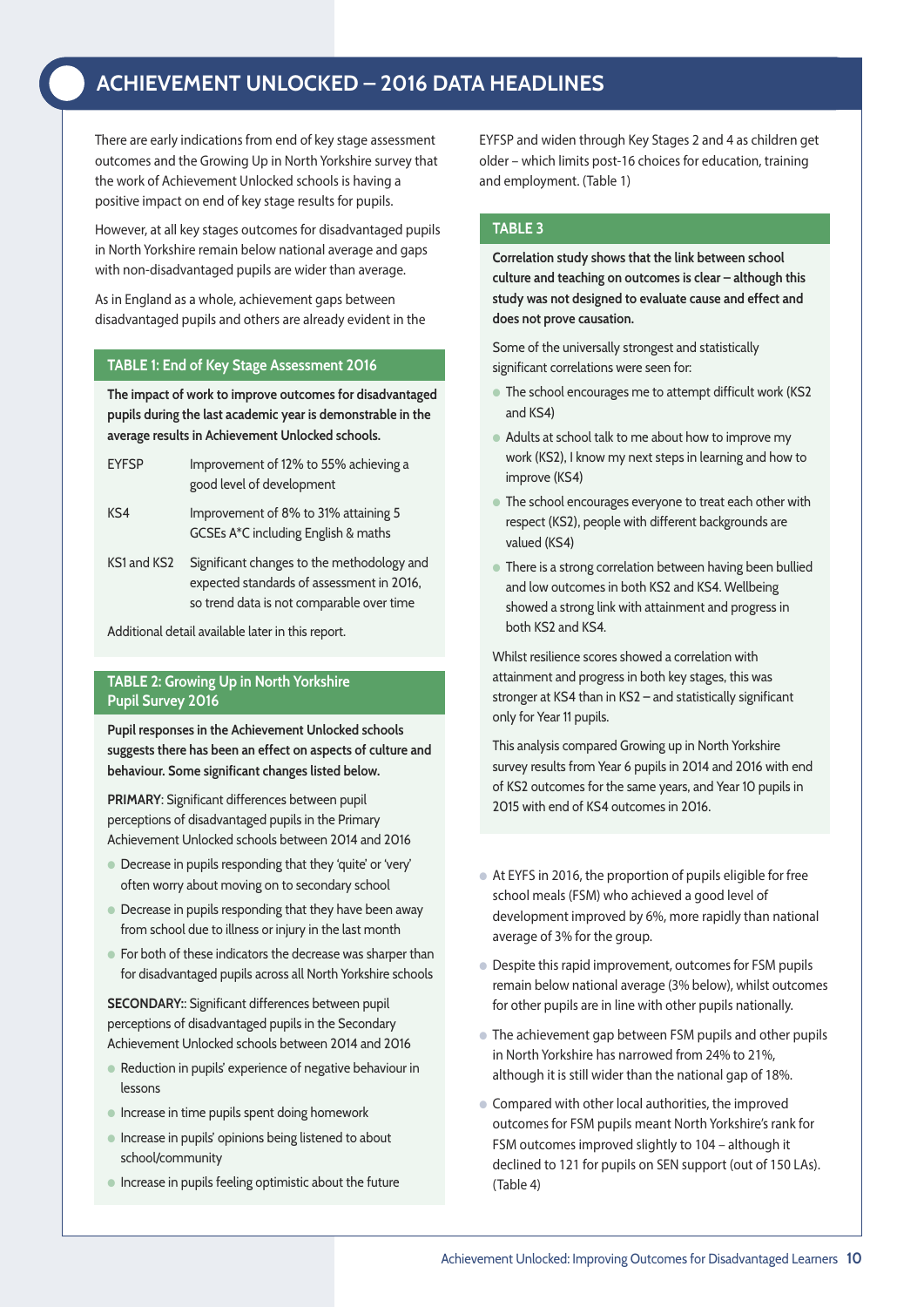

#### **tAbLe 4: early Years – north Yorkshire Compared with national and other Local Authorities**

**% achieving a good level of development (GLD)**

|                  | <b>FSM Eligible</b>              |                       |                                 |                 | <b>Other Pupils</b>       |                       |                                 |                 |
|------------------|----------------------------------|-----------------------|---------------------------------|-----------------|---------------------------|-----------------------|---------------------------------|-----------------|
| Year             | <b>North</b><br><b>Yorkshire</b> | Yorkshire<br>& Humber | <b>Statistical</b><br>Neighbour | <b>National</b> | <b>North</b><br>Yorkshire | Yorkshire<br>& Humber | <b>Statistical</b><br>Neighbour | <b>National</b> |
| 2014             | 40                               | 42                    | 40                              | 45              | 63                        | 63                    | 64                              | 64              |
| 2015             | 45                               | 49                    | 48                              | 51              | 69                        | 68                    | 71                              | 69              |
| 2016             | 51                               | 52                    | 51                              | 54              | 72                        | 70                    | 73                              | 72              |
| Change from 2015 | $+6$                             | $+3$                  | $+3$                            | $+3$            | $+3$                      | $+2$                  | $+2$                            | $+3$            |

#### **Early Years – Achievement Unlocked Schools**

Achievement of a good level of development (GLD) by disadvantaged pupils in Achievement Unlocked schools improved by 12%, more rapidly than for disadvantaged pupils in the county as a whole (up by 6%), and more rapidly than for other pupils in North Yorkshire (up by 3%). In a change from 2015, outcomes for disadvantaged pupils in Achievement Unlocked schools are now higher than those for the LA as a whole. (Table 5)

| TABLE 5: % of Disadvantaged Pupils Achieving GLD |  |
|--------------------------------------------------|--|
|                                                  |  |

|                                                    | 2015 | 2016 | Change |
|----------------------------------------------------|------|------|--------|
| North Yorkshire                                    | 47   | 53   | +6     |
| Achievement Unlocked<br>(200 disadvantaged pupils) | 43   | 55   | $+17$  |

- The proportion of proportion of Year 1 pupils eligible for FSM who are working at the expected standard of phonics improved by 6%, more rapidly than national average of 4%.
- **Children eligible for FSM in North Yorkshire were 6% below** national average for this group, whilst other pupils are 3% below.
- There was little change in the relative position of North Yorkshire, which is ranked 125 out of 150 Local Authorities for the % FSM pupils who were working at the expected standard of Phonics at the end of Year 1. (Table 6)

Because 2016 was the first year a new curriculum was assessed, 2016 outcomes cannot be directly compared with those from 2015 for the percentage of pupils attaining expected or above in all of reading, writing and mathematics (RWM EXS+).

#### **tAbLe 6: Year 1 Phonics – north Yorkshire compared with national and other Local Authorities**

|                  | <b>FSM Eligible</b>       |                       |                                 |                 |                           |                       | <b>All Pupils</b>               |                 |
|------------------|---------------------------|-----------------------|---------------------------------|-----------------|---------------------------|-----------------------|---------------------------------|-----------------|
| Year             | <b>North</b><br>Yorkshire | Yorkshire<br>& Humber | <b>Statistical</b><br>Neighbour | <b>National</b> | <b>North</b><br>Yorkshire | Yorkshire<br>& Humber | <b>Statistical</b><br>Neighbour | <b>National</b> |
| 2014             | 54                        | 59                    | 56                              | 61              | 71                        | 72                    | 75                              | 74              |
| 2015             | 57                        | 61                    | 62                              | 65              | 73                        | 74                    | 78                              | 77              |
| 2016             | 63                        | 66                    | 67                              | 69              | 78                        | 78                    | 82                              | 81              |
| Change from 2015 | $+6$                      | $+5$                  | $+5$                            | $+4$            | $+5$                      | $+4$                  | $+4$                            | $+4$            |

**% working at the expected standard of phonics (Year 1)**

#### **tAbLe 7: Key stage 2 – north Yorkshire compared with national and other Local Authorities**

**% expected or above in all of reading, writing and mathematics (Ks2)**

|                            | Disadvantaged Pupils      |                       |                                        |                 |                           |                       | <b>Non Disadvantaged Pupils</b>        |                 |
|----------------------------|---------------------------|-----------------------|----------------------------------------|-----------------|---------------------------|-----------------------|----------------------------------------|-----------------|
| No trend data<br>available | <b>North</b><br>Yorkshire | Yorkshire<br>& Humber | <b>Statistical</b><br><b>Neighbour</b> | <b>National</b> | <b>North</b><br>Yorkshire | Yorkshire<br>& Humber | <b>Statistical</b><br><b>Neighbour</b> | <b>National</b> |
| 2016                       | 32                        | 35                    | 35                                     | 39              | 56                        | 58                    | 60                                     | 61              |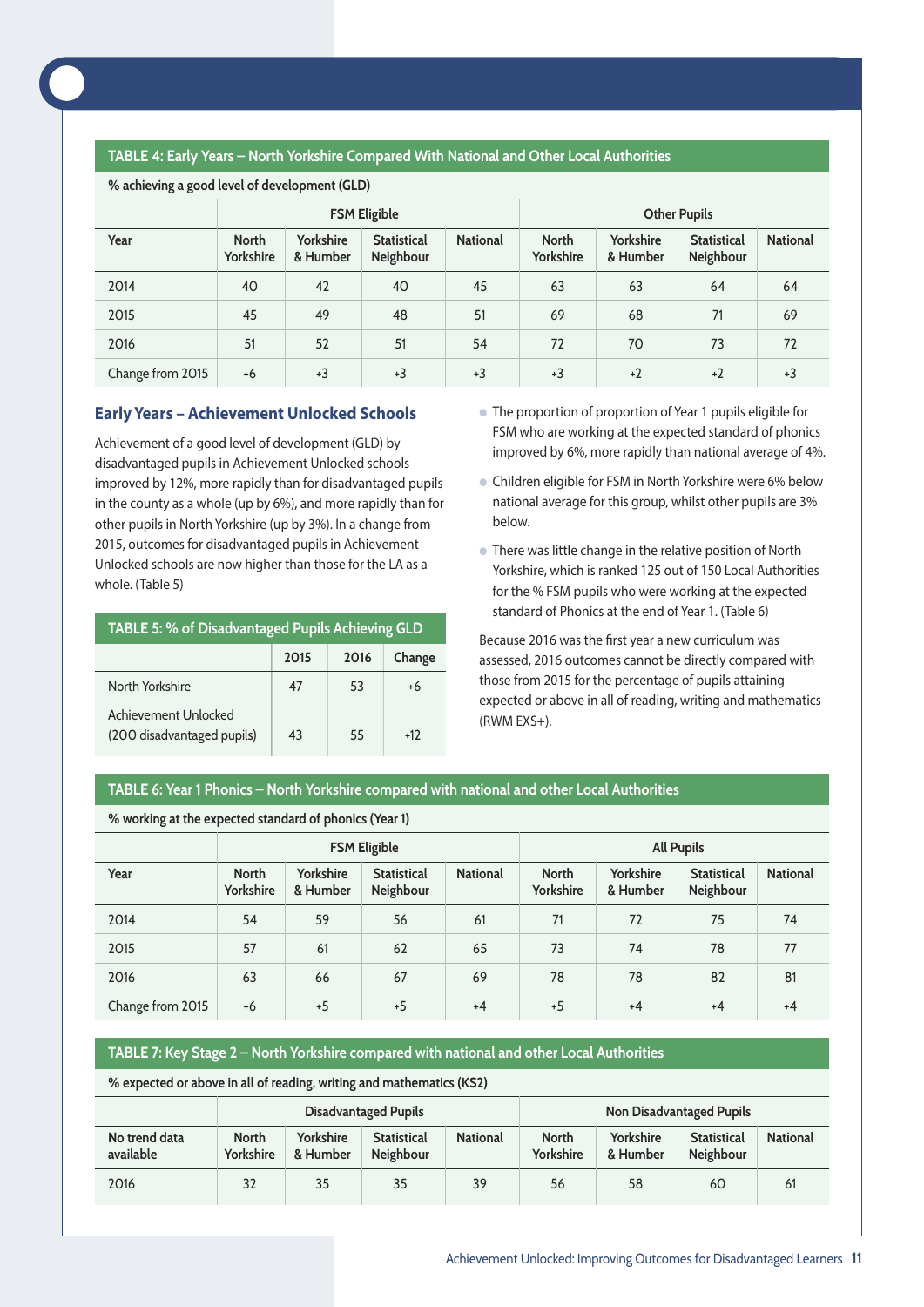- **Disadvantaged pupils were less likely to attain at least** the new expected standard in reading, writing and mathematics than the same group nationally (7% below), whilst other pupils were 5% below average.
- **The attainment gap between disadvantaged and other** pupils in North Yorkshire is 24%, which is wider than national of 22%.
- Some slight improvement in rank compared with other LAs in attainment outcomes for disadvantaged pupils (to 131) and some slight improvement in rank for pupils on SEN support (to 122) whilst rank for all pupils did not change (out of 150 LAs). (Table 7)

#### **Key Stage 2 – Achievement Unlocked Schools**

Strong attainment by disadvantaged pupils was evident in some of the Achievement Unlocked schools, although overall results are again below county and national averages. The disadvantage gap in Achievement Unlocked schools is now slightly narrower than county and national averages. Although comparable trend data does not exist, in 2015 the gap was wider than national in Achievement Unlocked schools and this relative improvement might be interpreted as an early indication that the work to change ethos and to embed the application of continued professional development has begun to have an impact. (Table 8)

#### **tAbLe 8: % of Disadvantaged Pupils Attaining RwM (2015 Level 4+, 2016 eXs+)**

|                                      |    |    | FSM6   Not FSM   2016 Disadvantaged<br>Gap |
|--------------------------------------|----|----|--------------------------------------------|
| North Yorkshire                      | 32 | 56 | 74                                         |
| Achievement<br>Unlocked (351 pupils) | 27 | 48 | 71                                         |

• Disadvantaged pupils in the county were less likely to attain the new headline measure of A\*-C in both English and mathematics than the national average for the group (3% below), although outcomes for other pupils remained above national (2% above).

**% GCse A\*-C in both english and mathematics (Ks4)**



- $\bullet$  The gap between disadvantaged pupils and others is 33% in North Yorkshire, wider than the national average of 28%.
- There was some decline in North Yorkshire's position in comparison with other LAs for disadvantaged pupils (to rank 91) and for those on SEN support (to rank 47), although this was not reflected in outcomes for all pupils which place the county in the top 20% nationally (out of 150). (Table 9)

#### **Key Stage 4 – Achievement Unlocked Schools**

Achievement Unlocked schools improved the proportion of disadvantaged pupils who attained the legacy measure of 5 GCSEs A\*-C including English and mathematics (5 A\*CEM) by 8%, compared with an overall decline of 3% across North Yorkshire. This rapid improvement means that the 5 A\*CEM disadvantaged gap in Achievement Unlocked schools narrowed to become only 1% wider than national, in comparison with 10% in 2015. (Table 10)

| TABLE 10: % of Disadvantaged Pupils Attaining 5<br><b>GCSEs A*C Including English and Mathematics</b> |    |    |    |  |  |  |  |  |
|-------------------------------------------------------------------------------------------------------|----|----|----|--|--|--|--|--|
| Change<br>2015<br>2016                                                                                |    |    |    |  |  |  |  |  |
| North Yorkshire                                                                                       | 37 | 34 | -3 |  |  |  |  |  |
| Achievement Unlocked<br>$(245$ pupils)                                                                | วว | 31 |    |  |  |  |  |  |

#### **tAbLe 9: Key stage 4 – north Yorkshire Compared with national and other Local Authorities**

| % GCSE A "-C in both English and mathematics (KS4) |                             |                       |                                 |                 |                           |                       |                                        |                 |  |
|----------------------------------------------------|-----------------------------|-----------------------|---------------------------------|-----------------|---------------------------|-----------------------|----------------------------------------|-----------------|--|
|                                                    | <b>Disadvantaged Pupils</b> |                       |                                 |                 |                           |                       | <b>Non Disadvantaged Pupils</b>        |                 |  |
| No trend data<br>available                         | <b>North</b><br>Yorkshire   | Yorkshire<br>& Humber | <b>Statistical</b><br>Neighbour | <b>National</b> | <b>North</b><br>Yorkshire | Yorkshire<br>& Humber | <b>Statistical</b><br><b>Neighbour</b> | <b>National</b> |  |
| 2016                                               | 40                          | 40                    | 41                              | 43              | 73                        | 70                    | 72                                     |                 |  |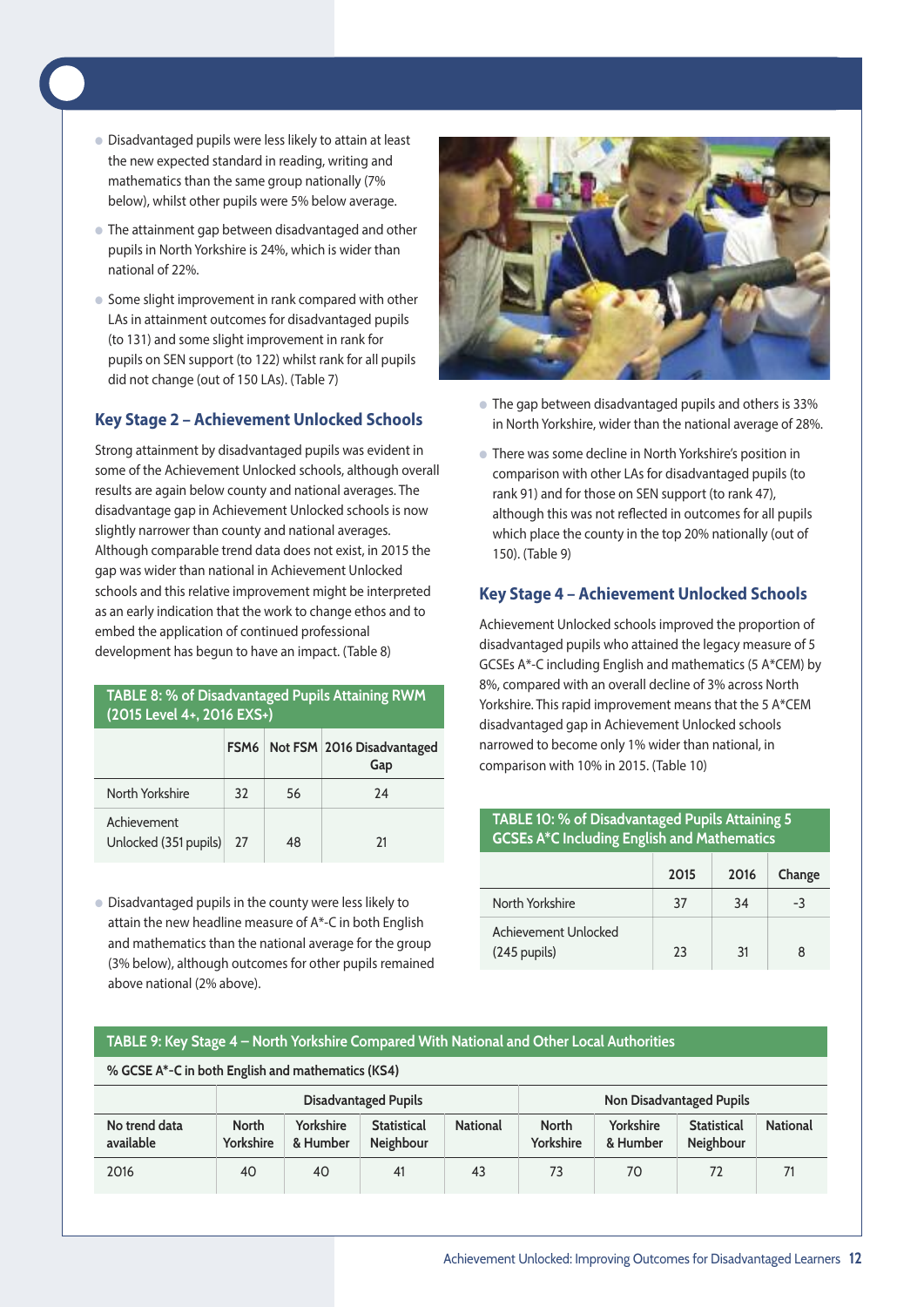## **SELF-EVALUATION TEMPLATE**

#### **Briefly describe your Pupil Premium strategy**

Three to four bullets, no more than 15 words per bullet

#### **How is the Pupil Premium used to help overcome these barriers?** 50 words maximum

- $\bullet$
- l
- $\bullet$
- 
- $\bullet$

**How well embedded is your Pupil Premium Strategy? Is it understood by all staff and governors? How do you know?** 50 words maximum

**How does the school's curriculum build cultural literacy for disadvantaged pupils?** 50 words maximum

**Briefly describe outcomes for disadvantaged pupils at each key stage. Are there any strengths or weaknesses to be aware of?** 50 words maximum

**To what extent is your Pupil Premium strategy and activity evidence based?** 50 words maximum

**Is Pupil Premium integrated into senior and middle leadership roles? Is there sufficient leadership capacity to monitor, evaluate and quality assure Pupil Premium**

**What evidence do you have that all staff have high expectations of all pupils, regardless of background or barrier to learning?** 50 words maximum

**How well do disadvantaged pupils take part in wider school life? How do you know?** 50 words maximum

**Have you identified barriers to learning for disadvantaged learners (including children looked after and those adopted from care) at Pupil, School and Community level? Briefly describe these.** 50 words maximum.

**funded activity? Include the role of governors. How do**

**you know?** 50 words maximum

**How does Pupil Premium funded activity work towards achieving the school's overarching school improvement aims?** 50 words maximum